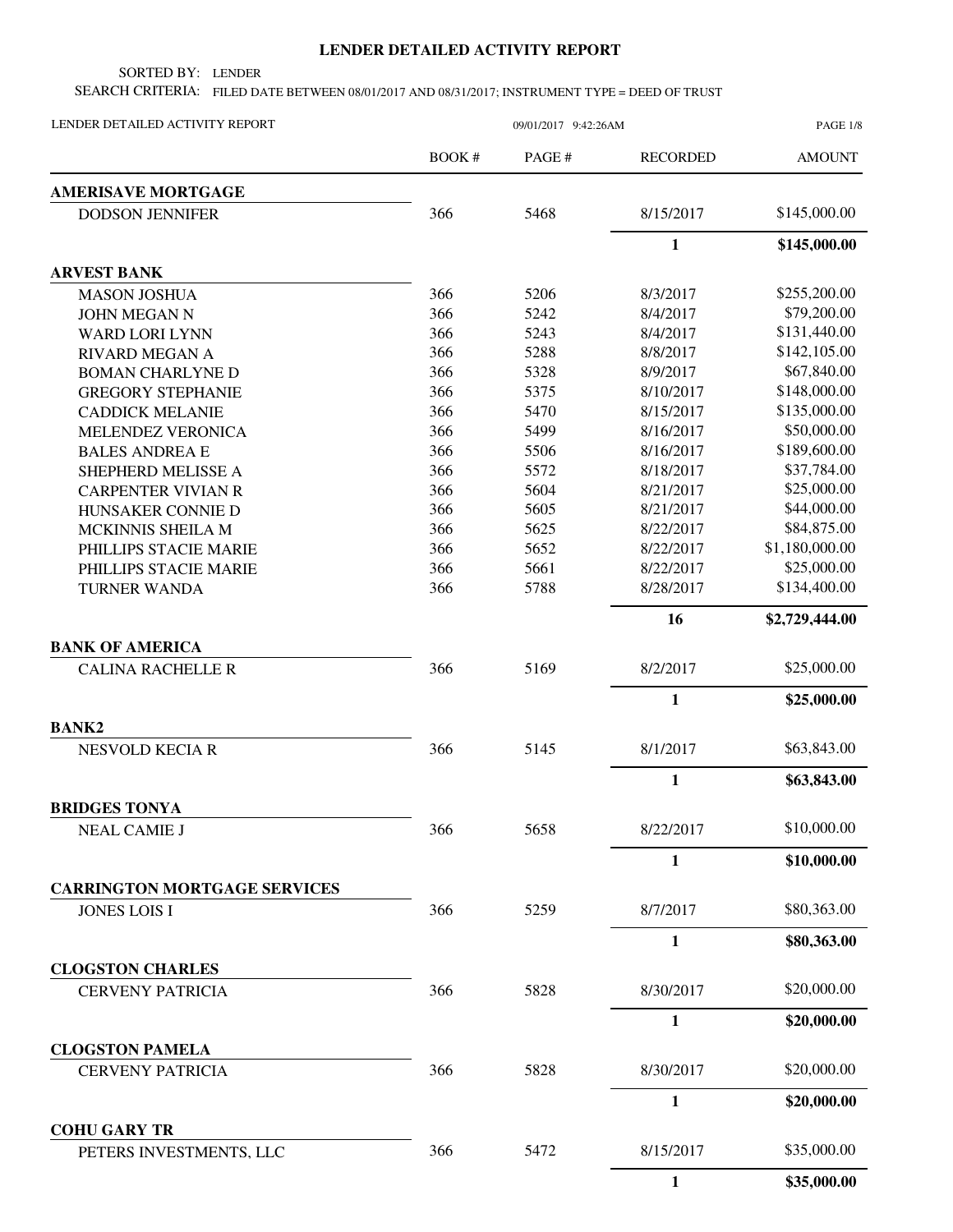| LENDER DETAILED ACTIVITY REPORT                       | 09/01/2017 9:42:26AM |              |                         | <b>PAGE 2/8</b>             |
|-------------------------------------------------------|----------------------|--------------|-------------------------|-----------------------------|
|                                                       | <b>BOOK#</b>         | PAGE #       | <b>RECORDED</b>         | <b>AMOUNT</b>               |
| <b>COMMERCE BANK</b>                                  |                      |              |                         |                             |
| SNYDER SUNNY BROOKE                                   | 366                  | 5690         | 8/23/2017               | \$181,808.00                |
| PBB VENTURES, LLC                                     | 366                  | 5903         | 8/31/2017               | \$800,000.00                |
| HORST MARILYN J                                       | 366                  | 5908         | 8/31/2017               | \$80,000.00                 |
|                                                       |                      |              | 3                       | \$1,061,808.00              |
| <b>COMMUNITY BANK &amp; TRUST</b>                     |                      |              |                         |                             |
| <b>CASWELL CLARENCE</b>                               | 366                  | 5325         | 8/9/2017                | \$50,000.00                 |
| KOHLER LORI A                                         | 366                  | 5362         | 8/10/2017               | \$19,007.00                 |
| RAGLAND MILLS, INC                                    | 366                  | 5363         | 8/10/2017               | \$250,443.00                |
| MONTELEONE CATHERINE E                                | 366                  | 5393         | 8/11/2017               | \$89,056.00                 |
| <b>SILER ASHLEY M</b>                                 | 366                  | 5563         | 8/18/2017               | \$218,400.00                |
| <b>LEADER LARRY LEON</b>                              | 366                  | 5884         | 8/30/2017               | \$30,916.00                 |
|                                                       |                      |              | 6                       | \$657,822.00                |
| <b>COMMUNITY NATIONAL BANK-AURORA</b><br>LUCKE RITA C | 366                  | 5464         | 8/15/2017               | \$140,000.00                |
|                                                       |                      |              | $\mathbf{1}$            | \$140,000.00                |
| <b>DAS ACQUISITION COMPANY</b>                        |                      |              |                         |                             |
| <b>VANDERHOFF CHRISTINA R</b>                         | 366                  | 5175         | 8/2/2017                | \$86,165.00                 |
|                                                       |                      |              | 1                       | \$86,165.00                 |
| <b>EVERETT FINANCIAL</b>                              |                      |              |                         |                             |
| <b>EVANS KURT</b>                                     | 366                  | 5396         | 8/11/2017               | \$137,365.00                |
|                                                       |                      |              | 1                       | \$137,365.00                |
| <b>FCS FINANCIAL</b>                                  |                      |              |                         |                             |
| MCDERMOTT CHANTELLE                                   | 366                  | 5254         | 8/4/2017                | \$82,500.00                 |
| THAO BAO                                              | 366                  | 5285         | 8/8/2017                | \$111,150.00                |
| VAUGHN SARA MARIE                                     | 366                  | 5344         | 8/10/2017               | \$759,200.00                |
| TATUM KAYLA A                                         | 366                  | 5611         | 8/21/2017               | \$172,000.00                |
|                                                       |                      |              | $\overline{\mathbf{4}}$ | \$1,124,850.00              |
| FIRST COMMUNITY BANK                                  |                      |              |                         |                             |
| <b>DOWELL THOMAS M</b>                                | 366                  | 5291         | 8/8/2017                | \$151,470.00<br>\$65,000.00 |
| SWEETWOOD TAMARA<br><b>TUGGLE TYLER G</b>             | 366<br>366           | 5342<br>5628 | 8/10/2017<br>8/22/2017  | \$88,383.00                 |
| <b>JOHNSON SHELBY</b>                                 | 366                  | 5632         | 8/22/2017               | \$102,400.00                |
| <b>BOWMAN MARANDA</b>                                 | 366                  | 5666         | 8/22/2017               | \$80,750.00                 |
| <b>BOWMAN WRANGLER L</b>                              | 366                  | 5668         | 8/22/2017               | \$118,187.00                |
| <b>ROOK MICHELE</b>                                   | 366                  | 5679         | 8/23/2017               | \$55,759.00                 |
| SENTER KRISTEN LEIGH                                  | 366                  | 5713         | 8/24/2017               | \$365,000.00                |
|                                                       |                      |              | 8                       | \$1,026,949.00              |
| <b>FIRST STATE BANK OF PURDY</b>                      |                      |              |                         |                             |
| TRIANGLE INDUSTRIAL PARK                              | 366                  | 5456         | 8/15/2017               | \$1,537,702.45              |
|                                                       |                      |              | 1                       | \$1,537,702.45              |
| <b>FLANAGAN STATE BANK</b><br><b>COLE TRAVIS MARK</b> | 366                  | 5747         | 8/25/2017               | \$139,428.00                |
|                                                       |                      |              | $\mathbf{1}$            | \$139,428.00                |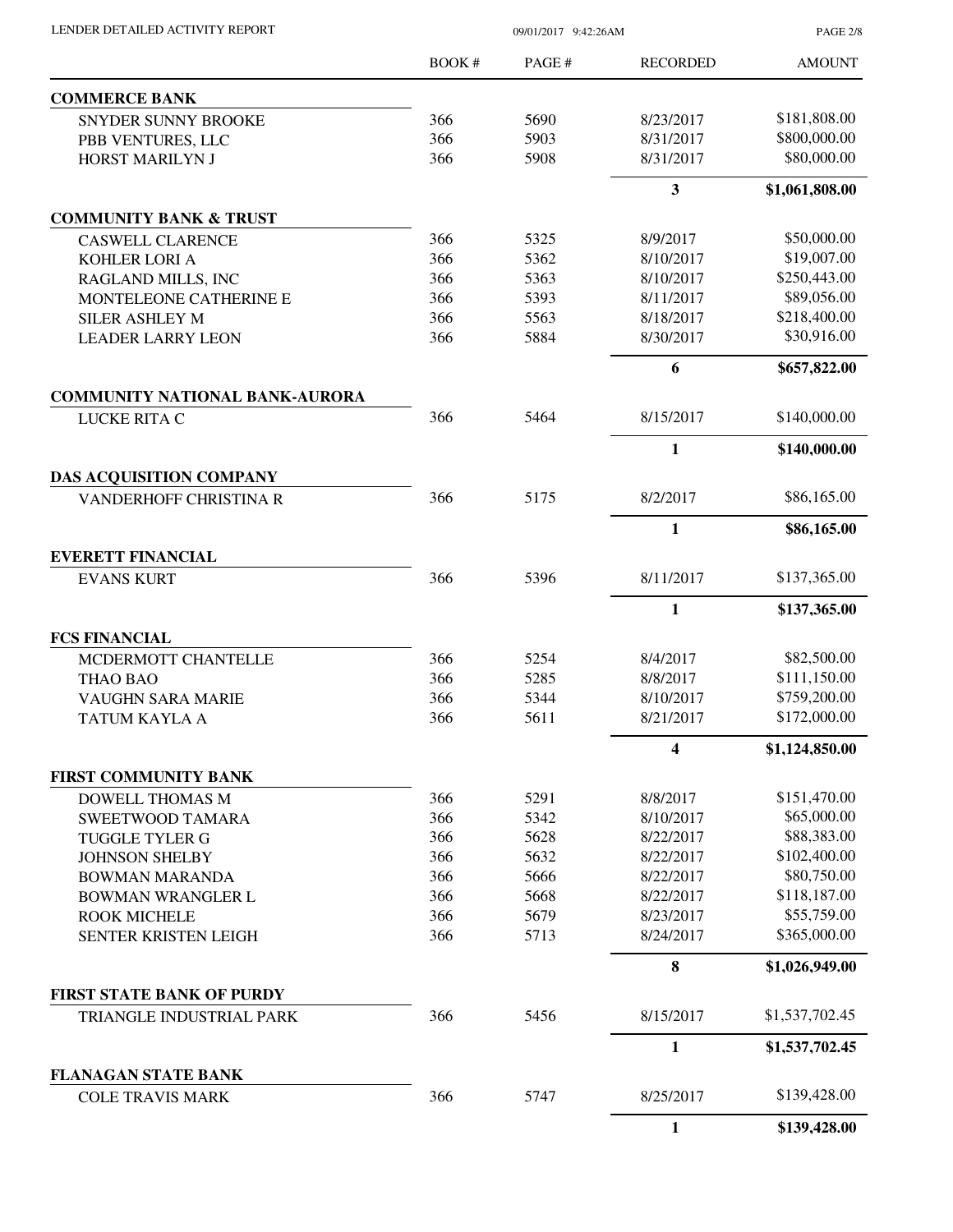PAGE 3/8

|                                                           | BOOK# | PAGE# | <b>RECORDED</b> | <b>AMOUNT</b>  |
|-----------------------------------------------------------|-------|-------|-----------------|----------------|
| <b>FLAT BRANCH MORTGAGE</b>                               |       |       |                 |                |
| <b>MERRIMAN HIROKO</b>                                    | 366   | 5140  | 8/1/2017        | \$181,649.00   |
| <b>WILLIS LISA</b>                                        | 366   | 5152  | 8/1/2017        | \$61,200.00    |
| <b>SCHLOBOHM ALISON</b>                                   | 366   | 5154  | 8/2/2017        | \$162,267.00   |
| <b>WALTON JORDAN</b>                                      | 366   | 5156  | 8/2/2017        | \$159,839.00   |
| <b>BEVINS TAMMY S</b>                                     | 366   | 5158  | 8/2/2017        | \$138,380.00   |
| <b>GANOUNG CASEY</b>                                      | 366   | 5239  | 8/4/2017        | \$122,735.00   |
| <b>LUTHER PEGGY C</b>                                     | 366   | 5241  | 8/4/2017        | \$57,500.00    |
| <b>HAMPTON SALLY J</b>                                    | 366   | 5271  | 8/7/2017        | \$245,600.00   |
| <b>JOHNSON RAYMOND</b>                                    | 366   | 5400  | 8/11/2017       | \$157,700.00   |
| <b>BRUBAKER FRED B</b>                                    | 366   | 5413  | 8/14/2017       | \$187,003.00   |
| <b>NOWAK MATTHEW T</b>                                    | 366   | 5562  | 8/18/2017       | \$103,098.00   |
| <b>ROBBINS LAURA</b>                                      | 366   | 5602  | 8/21/2017       | \$97,727.00    |
| <b>LONG YANCY</b>                                         | 366   | 5607  | 8/21/2017       | \$107,908.00   |
| <b>SCHLUP JON</b>                                         | 366   | 5755  | 8/25/2017       | \$251,100.00   |
|                                                           | 366   | 5811  | 8/29/2017       | \$125,770.00   |
| THEVARAJAH SALOME RAJARATNAM                              |       |       |                 |                |
|                                                           |       |       | 15              | \$2,159,476.00 |
| FRANKLIN AMERICAN MORTGAGE<br><b>BLACK LARRY D TR</b>     | 366   | 5132  | 8/1/2017        | \$159,468.00   |
| <b>ELKIN PAULA S</b>                                      | 366   | 5630  | 8/22/2017       | \$169,900.00   |
| <b>BLANK SHANNON M</b>                                    | 366   | 5712  | 8/24/2017       | \$55,000.00    |
|                                                           |       |       |                 |                |
|                                                           |       |       | 3               | \$384,368.00   |
| FREEDOM BANK OF SOUTHERN MISSOURI<br><b>LEE CHIA VANG</b> | 366   | 5538  | 8/17/2017       | \$132,800.00   |
|                                                           |       |       | $\mathbf{1}$    | \$132,800.00   |
| <b>FREEDOM MORTGAGE</b>                                   |       |       |                 |                |
| <b>CLARK BROOKE M</b>                                     | 366   | 5246  | 8/4/2017        | \$170,000.00   |
|                                                           |       |       | $\mathbf{1}$    | \$170,000.00   |
| <b>GATEWAY MORTGAGE GROUP</b>                             |       |       |                 |                |
|                                                           |       |       |                 |                |
| <b>GILLIAM JARRETT C</b>                                  | 366   | 5129  | 8/1/2017        | \$75,200.00    |
| FROSSARD JOSEPH T                                         | 366   | 5210  | 8/3/2017        | \$70,202.00    |
| <b>GORHAM YURIE Y</b>                                     | 366   | 5265  | 8/7/2017        | \$322,065.00   |
| ADAMS ROIANNE M                                           | 366   | 5623  | 8/22/2017       | \$263,636.00   |
| HUESTIES MATTHEW J                                        | 366   | 5804  | 8/29/2017       | \$29,384.00    |
| <b>OSBORN KODY A</b>                                      | 366   | 5900  | 8/31/2017       | \$137,575.00   |
|                                                           |       |       | 6               | \$898,062.00   |
| <b>GAUGHAN DANNY</b>                                      |       |       |                 |                |
| <b>CARNER FAYE</b>                                        | 366   | 5436  | 8/14/2017       | \$13,000.00    |
|                                                           |       |       | 1               | \$13,000.00    |
| <b>GAUGHAN SHARON</b>                                     |       |       |                 |                |
| <b>CARNER FAYE</b>                                        | 366   | 5436  | 8/14/2017       | \$13,000.00    |
|                                                           |       |       | $\mathbf{1}$    | \$13,000.00    |
| <b>GREAT SOUTHERN BANK</b>                                |       |       |                 |                |
| <b>MIKHAIL LINDSAY</b>                                    | 366   | 5303  | 8/8/2017        | \$215,000.00   |
| <b>BUSSEY SARAH N</b>                                     | 366   | 5453  | 8/14/2017       | \$55,555.00    |
| WOJTOWICZ SHERRI D                                        | 366   | 5543  | 8/17/2017       | \$13,000.00    |
| COOK CYNTHIA                                              | 366   | 5677  | 8/23/2017       | \$100,000.00   |
|                                                           |       |       | 4               | \$383,555.00   |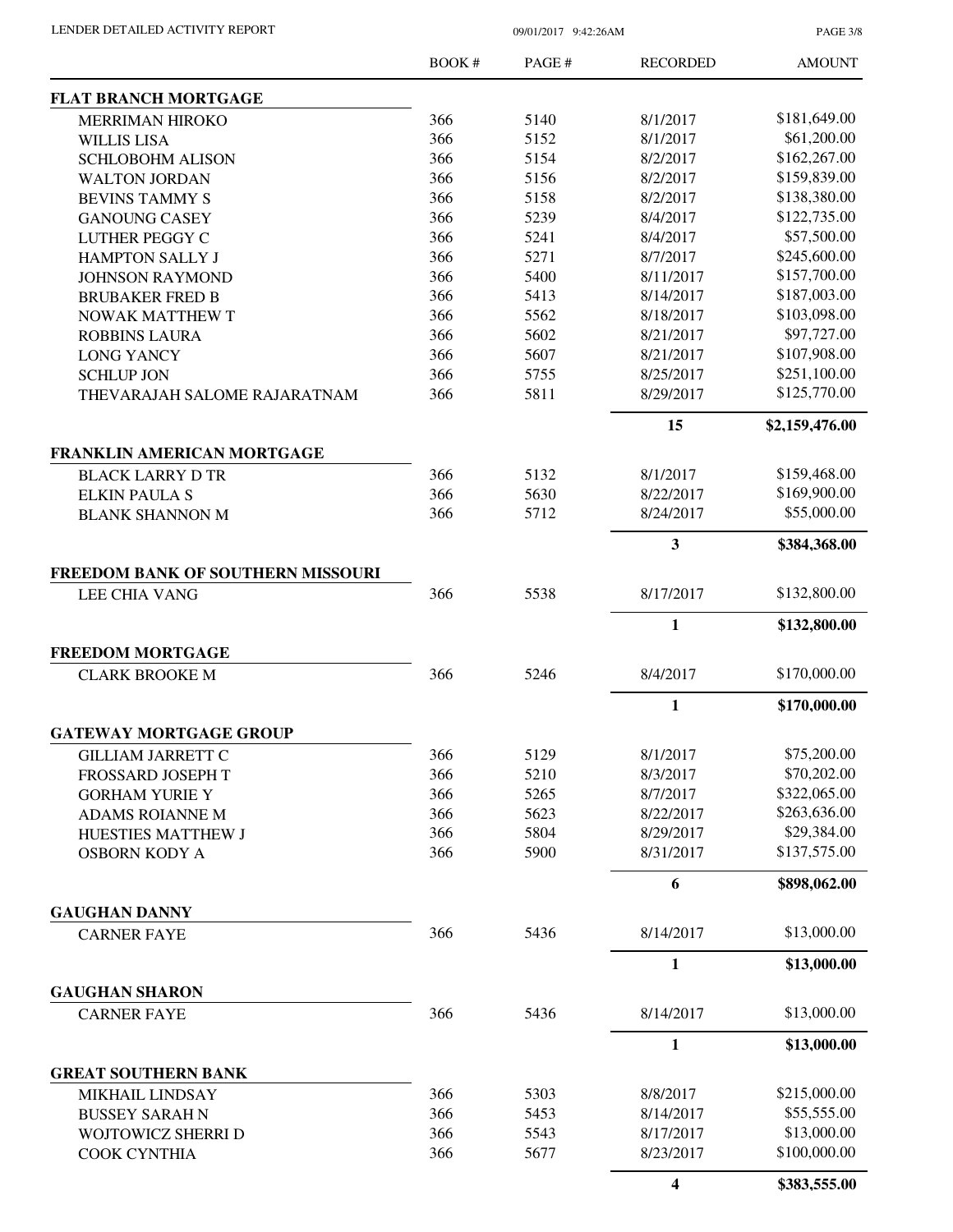LENDER DETAILED ACTIVITY REPORT 09/01/2017 9:42:26AM

PAGE 4/8

| <b>GRIPKA JOSEPH D</b><br>\$52,000.00<br>366<br>5728<br>8/25/2017<br><b>CLONTS MICHAEL L</b><br>$\mathbf{1}$<br>\$52,000.00<br><b>GRIPKA VERNOICA L</b><br>366<br>\$52,000.00<br>5728<br>8/25/2017<br><b>CLONTS MARIESA D</b><br>$\mathbf{1}$<br>\$52,000.00<br><b>GUARANTY BANK</b><br>\$134,000.00<br>366<br>5165<br>8/2/2017<br><b>LANE TARA N</b><br>\$134,000.00<br>366<br>5167<br>8/2/2017<br><b>LANE TARA N</b><br>\$264,575.00<br>366<br>5208<br>8/3/2017<br><b>EVANS GRETCHEN S</b><br>\$82,478.00<br>366<br>5269<br>8/7/2017<br>THOMPSON THOMAS<br>\$85,405.00<br>366<br>5301<br>8/8/2017<br>HERRERA NOEL<br>5<br>\$700,458.00<br><b>HOME BANK AND TRUST CO</b><br>\$304,000.00<br>366<br>5569<br>8/18/2017<br><b>HALL AMANDA R</b><br>$\mathbf{1}$<br>\$304,000.00<br><b>HOMETOWN BANK</b><br>366<br>5267<br>8/7/2017<br>\$247,200.00<br>PUCKETT SAMANTHA B<br>\$41,100.00<br>366<br>5503<br>8/16/2017<br>STEVE MOSER PROPERTIES, LLC<br>366<br>\$73,000.00<br>5527<br>8/17/2017<br><b>MURPHY SUSIE JANE</b><br>\$79,292.00<br>366<br>5761<br>8/28/2017<br>LINK JACLYN TAYLOR<br>\$200,000.00<br>366<br>5829<br>8/30/2017<br>MOORE TOBY D<br>5<br>\$640,592.00<br><b>KISLING HELEN M</b><br>5574<br>\$119,000.00<br>366<br>8/18/2017<br><b>TURNER MICHAEL</b><br>$\mathbf{1}$<br>\$119,000.00<br><b>LEDBETTER CARL E TR</b><br>\$0.00<br>366<br>5448<br>8/14/2017<br><b>MARTINEZ OLGA</b><br>$\mathbf{1}$<br>\$0.00<br><b>LOANDEPOT.COM</b><br>\$110,000.00<br>366<br>5564<br>8/18/2017<br>MCCARTHY CYNTHIA L<br>$\mathbf{1}$<br>\$110,000.00<br><b>MID-MISSOURI BANK</b><br>366<br>5734<br>\$272,000.00<br>8/25/2017<br><b>SNYDER RILEY</b><br>$\mathbf{1}$<br>\$272,000.00<br><b>MORTGAGE RESEARCH CENTER</b><br>\$174,577.00<br>366<br>5142<br>8/1/2017<br>MOORING BRANDON JOE<br>$\mathbf{1}$<br>\$174,577.00<br>NATIONSTAR MORTGAGE<br>\$68,720.00<br>366<br>5731<br>8/25/2017<br><b>COLEMAN GAIL</b> | <b>BOOK#</b> | PAGE# | <b>RECORDED</b> | <b>AMOUNT</b> |
|-----------------------------------------------------------------------------------------------------------------------------------------------------------------------------------------------------------------------------------------------------------------------------------------------------------------------------------------------------------------------------------------------------------------------------------------------------------------------------------------------------------------------------------------------------------------------------------------------------------------------------------------------------------------------------------------------------------------------------------------------------------------------------------------------------------------------------------------------------------------------------------------------------------------------------------------------------------------------------------------------------------------------------------------------------------------------------------------------------------------------------------------------------------------------------------------------------------------------------------------------------------------------------------------------------------------------------------------------------------------------------------------------------------------------------------------------------------------------------------------------------------------------------------------------------------------------------------------------------------------------------------------------------------------------------------------------------------------------------------------------------------------------------------------------------------------------------------------------------------------------------------------------------------------------|--------------|-------|-----------------|---------------|
|                                                                                                                                                                                                                                                                                                                                                                                                                                                                                                                                                                                                                                                                                                                                                                                                                                                                                                                                                                                                                                                                                                                                                                                                                                                                                                                                                                                                                                                                                                                                                                                                                                                                                                                                                                                                                                                                                                                       |              |       |                 |               |
|                                                                                                                                                                                                                                                                                                                                                                                                                                                                                                                                                                                                                                                                                                                                                                                                                                                                                                                                                                                                                                                                                                                                                                                                                                                                                                                                                                                                                                                                                                                                                                                                                                                                                                                                                                                                                                                                                                                       |              |       |                 |               |
|                                                                                                                                                                                                                                                                                                                                                                                                                                                                                                                                                                                                                                                                                                                                                                                                                                                                                                                                                                                                                                                                                                                                                                                                                                                                                                                                                                                                                                                                                                                                                                                                                                                                                                                                                                                                                                                                                                                       |              |       |                 |               |
|                                                                                                                                                                                                                                                                                                                                                                                                                                                                                                                                                                                                                                                                                                                                                                                                                                                                                                                                                                                                                                                                                                                                                                                                                                                                                                                                                                                                                                                                                                                                                                                                                                                                                                                                                                                                                                                                                                                       |              |       |                 |               |
|                                                                                                                                                                                                                                                                                                                                                                                                                                                                                                                                                                                                                                                                                                                                                                                                                                                                                                                                                                                                                                                                                                                                                                                                                                                                                                                                                                                                                                                                                                                                                                                                                                                                                                                                                                                                                                                                                                                       |              |       |                 |               |
|                                                                                                                                                                                                                                                                                                                                                                                                                                                                                                                                                                                                                                                                                                                                                                                                                                                                                                                                                                                                                                                                                                                                                                                                                                                                                                                                                                                                                                                                                                                                                                                                                                                                                                                                                                                                                                                                                                                       |              |       |                 |               |
|                                                                                                                                                                                                                                                                                                                                                                                                                                                                                                                                                                                                                                                                                                                                                                                                                                                                                                                                                                                                                                                                                                                                                                                                                                                                                                                                                                                                                                                                                                                                                                                                                                                                                                                                                                                                                                                                                                                       |              |       |                 |               |
|                                                                                                                                                                                                                                                                                                                                                                                                                                                                                                                                                                                                                                                                                                                                                                                                                                                                                                                                                                                                                                                                                                                                                                                                                                                                                                                                                                                                                                                                                                                                                                                                                                                                                                                                                                                                                                                                                                                       |              |       |                 |               |
|                                                                                                                                                                                                                                                                                                                                                                                                                                                                                                                                                                                                                                                                                                                                                                                                                                                                                                                                                                                                                                                                                                                                                                                                                                                                                                                                                                                                                                                                                                                                                                                                                                                                                                                                                                                                                                                                                                                       |              |       |                 |               |
|                                                                                                                                                                                                                                                                                                                                                                                                                                                                                                                                                                                                                                                                                                                                                                                                                                                                                                                                                                                                                                                                                                                                                                                                                                                                                                                                                                                                                                                                                                                                                                                                                                                                                                                                                                                                                                                                                                                       |              |       |                 |               |
|                                                                                                                                                                                                                                                                                                                                                                                                                                                                                                                                                                                                                                                                                                                                                                                                                                                                                                                                                                                                                                                                                                                                                                                                                                                                                                                                                                                                                                                                                                                                                                                                                                                                                                                                                                                                                                                                                                                       |              |       |                 |               |
|                                                                                                                                                                                                                                                                                                                                                                                                                                                                                                                                                                                                                                                                                                                                                                                                                                                                                                                                                                                                                                                                                                                                                                                                                                                                                                                                                                                                                                                                                                                                                                                                                                                                                                                                                                                                                                                                                                                       |              |       |                 |               |
|                                                                                                                                                                                                                                                                                                                                                                                                                                                                                                                                                                                                                                                                                                                                                                                                                                                                                                                                                                                                                                                                                                                                                                                                                                                                                                                                                                                                                                                                                                                                                                                                                                                                                                                                                                                                                                                                                                                       |              |       |                 |               |
|                                                                                                                                                                                                                                                                                                                                                                                                                                                                                                                                                                                                                                                                                                                                                                                                                                                                                                                                                                                                                                                                                                                                                                                                                                                                                                                                                                                                                                                                                                                                                                                                                                                                                                                                                                                                                                                                                                                       |              |       |                 |               |
|                                                                                                                                                                                                                                                                                                                                                                                                                                                                                                                                                                                                                                                                                                                                                                                                                                                                                                                                                                                                                                                                                                                                                                                                                                                                                                                                                                                                                                                                                                                                                                                                                                                                                                                                                                                                                                                                                                                       |              |       |                 |               |
|                                                                                                                                                                                                                                                                                                                                                                                                                                                                                                                                                                                                                                                                                                                                                                                                                                                                                                                                                                                                                                                                                                                                                                                                                                                                                                                                                                                                                                                                                                                                                                                                                                                                                                                                                                                                                                                                                                                       |              |       |                 |               |
|                                                                                                                                                                                                                                                                                                                                                                                                                                                                                                                                                                                                                                                                                                                                                                                                                                                                                                                                                                                                                                                                                                                                                                                                                                                                                                                                                                                                                                                                                                                                                                                                                                                                                                                                                                                                                                                                                                                       |              |       |                 |               |
|                                                                                                                                                                                                                                                                                                                                                                                                                                                                                                                                                                                                                                                                                                                                                                                                                                                                                                                                                                                                                                                                                                                                                                                                                                                                                                                                                                                                                                                                                                                                                                                                                                                                                                                                                                                                                                                                                                                       |              |       |                 |               |
|                                                                                                                                                                                                                                                                                                                                                                                                                                                                                                                                                                                                                                                                                                                                                                                                                                                                                                                                                                                                                                                                                                                                                                                                                                                                                                                                                                                                                                                                                                                                                                                                                                                                                                                                                                                                                                                                                                                       |              |       |                 |               |
|                                                                                                                                                                                                                                                                                                                                                                                                                                                                                                                                                                                                                                                                                                                                                                                                                                                                                                                                                                                                                                                                                                                                                                                                                                                                                                                                                                                                                                                                                                                                                                                                                                                                                                                                                                                                                                                                                                                       |              |       |                 |               |
|                                                                                                                                                                                                                                                                                                                                                                                                                                                                                                                                                                                                                                                                                                                                                                                                                                                                                                                                                                                                                                                                                                                                                                                                                                                                                                                                                                                                                                                                                                                                                                                                                                                                                                                                                                                                                                                                                                                       |              |       |                 |               |
|                                                                                                                                                                                                                                                                                                                                                                                                                                                                                                                                                                                                                                                                                                                                                                                                                                                                                                                                                                                                                                                                                                                                                                                                                                                                                                                                                                                                                                                                                                                                                                                                                                                                                                                                                                                                                                                                                                                       |              |       |                 |               |
|                                                                                                                                                                                                                                                                                                                                                                                                                                                                                                                                                                                                                                                                                                                                                                                                                                                                                                                                                                                                                                                                                                                                                                                                                                                                                                                                                                                                                                                                                                                                                                                                                                                                                                                                                                                                                                                                                                                       |              |       |                 |               |
|                                                                                                                                                                                                                                                                                                                                                                                                                                                                                                                                                                                                                                                                                                                                                                                                                                                                                                                                                                                                                                                                                                                                                                                                                                                                                                                                                                                                                                                                                                                                                                                                                                                                                                                                                                                                                                                                                                                       |              |       |                 |               |
|                                                                                                                                                                                                                                                                                                                                                                                                                                                                                                                                                                                                                                                                                                                                                                                                                                                                                                                                                                                                                                                                                                                                                                                                                                                                                                                                                                                                                                                                                                                                                                                                                                                                                                                                                                                                                                                                                                                       |              |       |                 |               |
|                                                                                                                                                                                                                                                                                                                                                                                                                                                                                                                                                                                                                                                                                                                                                                                                                                                                                                                                                                                                                                                                                                                                                                                                                                                                                                                                                                                                                                                                                                                                                                                                                                                                                                                                                                                                                                                                                                                       |              |       |                 |               |
|                                                                                                                                                                                                                                                                                                                                                                                                                                                                                                                                                                                                                                                                                                                                                                                                                                                                                                                                                                                                                                                                                                                                                                                                                                                                                                                                                                                                                                                                                                                                                                                                                                                                                                                                                                                                                                                                                                                       |              |       |                 |               |
|                                                                                                                                                                                                                                                                                                                                                                                                                                                                                                                                                                                                                                                                                                                                                                                                                                                                                                                                                                                                                                                                                                                                                                                                                                                                                                                                                                                                                                                                                                                                                                                                                                                                                                                                                                                                                                                                                                                       |              |       |                 |               |
|                                                                                                                                                                                                                                                                                                                                                                                                                                                                                                                                                                                                                                                                                                                                                                                                                                                                                                                                                                                                                                                                                                                                                                                                                                                                                                                                                                                                                                                                                                                                                                                                                                                                                                                                                                                                                                                                                                                       |              |       |                 |               |
|                                                                                                                                                                                                                                                                                                                                                                                                                                                                                                                                                                                                                                                                                                                                                                                                                                                                                                                                                                                                                                                                                                                                                                                                                                                                                                                                                                                                                                                                                                                                                                                                                                                                                                                                                                                                                                                                                                                       |              |       |                 |               |
|                                                                                                                                                                                                                                                                                                                                                                                                                                                                                                                                                                                                                                                                                                                                                                                                                                                                                                                                                                                                                                                                                                                                                                                                                                                                                                                                                                                                                                                                                                                                                                                                                                                                                                                                                                                                                                                                                                                       |              |       |                 |               |
|                                                                                                                                                                                                                                                                                                                                                                                                                                                                                                                                                                                                                                                                                                                                                                                                                                                                                                                                                                                                                                                                                                                                                                                                                                                                                                                                                                                                                                                                                                                                                                                                                                                                                                                                                                                                                                                                                                                       |              |       |                 |               |
|                                                                                                                                                                                                                                                                                                                                                                                                                                                                                                                                                                                                                                                                                                                                                                                                                                                                                                                                                                                                                                                                                                                                                                                                                                                                                                                                                                                                                                                                                                                                                                                                                                                                                                                                                                                                                                                                                                                       |              |       |                 |               |
|                                                                                                                                                                                                                                                                                                                                                                                                                                                                                                                                                                                                                                                                                                                                                                                                                                                                                                                                                                                                                                                                                                                                                                                                                                                                                                                                                                                                                                                                                                                                                                                                                                                                                                                                                                                                                                                                                                                       |              |       |                 |               |
|                                                                                                                                                                                                                                                                                                                                                                                                                                                                                                                                                                                                                                                                                                                                                                                                                                                                                                                                                                                                                                                                                                                                                                                                                                                                                                                                                                                                                                                                                                                                                                                                                                                                                                                                                                                                                                                                                                                       |              |       |                 |               |
|                                                                                                                                                                                                                                                                                                                                                                                                                                                                                                                                                                                                                                                                                                                                                                                                                                                                                                                                                                                                                                                                                                                                                                                                                                                                                                                                                                                                                                                                                                                                                                                                                                                                                                                                                                                                                                                                                                                       |              |       |                 |               |
|                                                                                                                                                                                                                                                                                                                                                                                                                                                                                                                                                                                                                                                                                                                                                                                                                                                                                                                                                                                                                                                                                                                                                                                                                                                                                                                                                                                                                                                                                                                                                                                                                                                                                                                                                                                                                                                                                                                       |              |       |                 |               |
|                                                                                                                                                                                                                                                                                                                                                                                                                                                                                                                                                                                                                                                                                                                                                                                                                                                                                                                                                                                                                                                                                                                                                                                                                                                                                                                                                                                                                                                                                                                                                                                                                                                                                                                                                                                                                                                                                                                       |              |       |                 |               |
|                                                                                                                                                                                                                                                                                                                                                                                                                                                                                                                                                                                                                                                                                                                                                                                                                                                                                                                                                                                                                                                                                                                                                                                                                                                                                                                                                                                                                                                                                                                                                                                                                                                                                                                                                                                                                                                                                                                       |              |       | $\mathbf{1}$    | \$68,720.00   |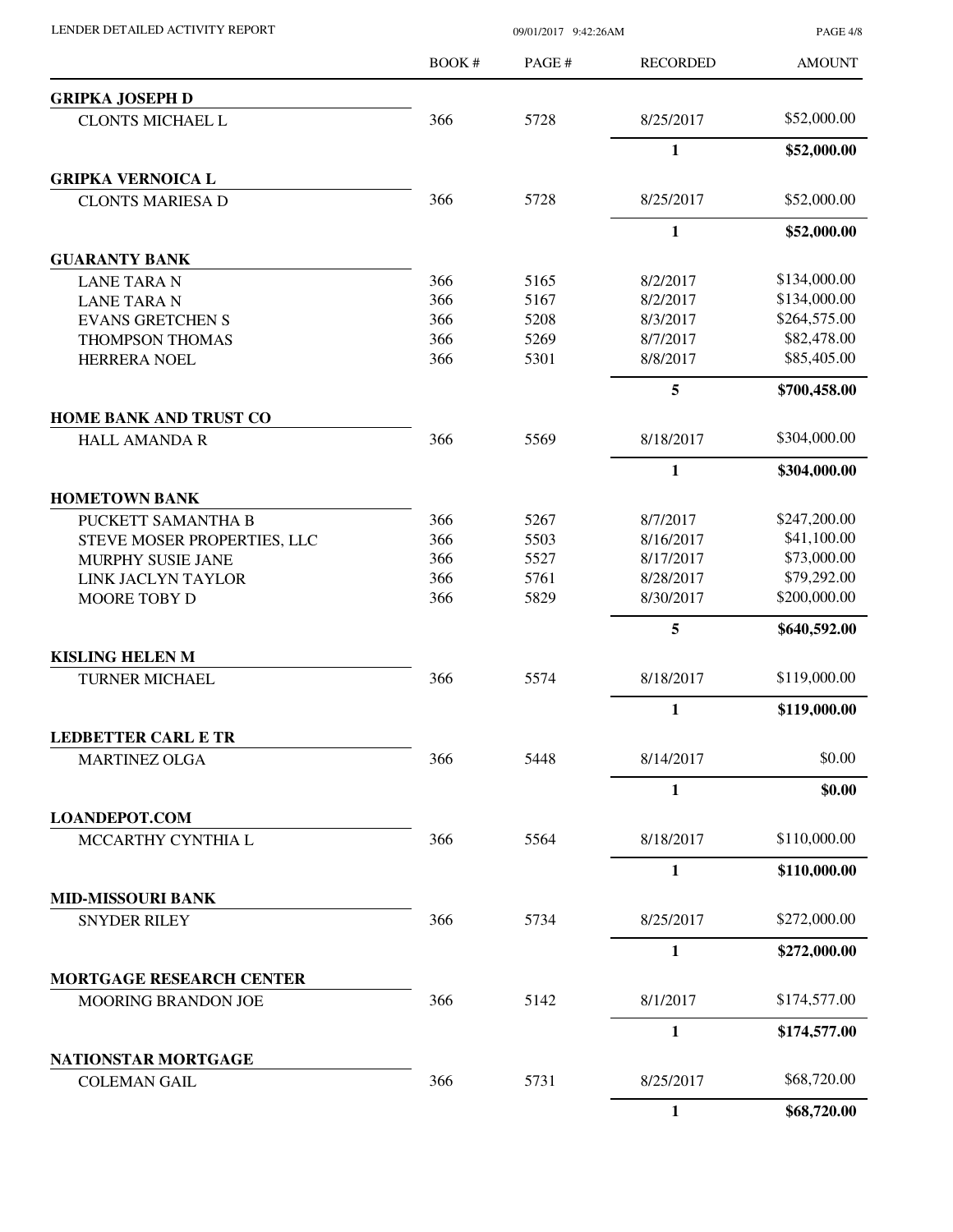| LENDER DETAILED ACTIVITY REPORT             | 09/01/2017 9:42:26AM |       |                         | <b>PAGE 5/8</b> |
|---------------------------------------------|----------------------|-------|-------------------------|-----------------|
|                                             | <b>BOOK#</b>         | PAGE# | <b>RECORDED</b>         | <b>AMOUNT</b>   |
| <b>OAKSTAR BANK</b>                         |                      |       |                         |                 |
| MITCHELL ADRIENNE                           | 366                  | 5148  | 8/1/2017                | \$178,000.00    |
| LEDFORD CONSTRUCTION AND DEVELOPMEN         | 366                  | 5709  | 8/24/2017               | \$45,000.00     |
| LEDFORD CONSTRUCTION & DEVELOPMENT (        | 366                  | 5906  | 8/31/2017               | \$45,000.00     |
|                                             |                      |       | $\overline{\mathbf{3}}$ | \$268,000.00    |
| PACIFIC UNION FINANCIAL                     |                      |       |                         |                 |
| <b>CONWAY JULIE</b>                         | 366                  | 5147  | 8/1/2017                | \$145,120.00    |
|                                             |                      |       | $\mathbf{1}$            | \$145,120.00    |
| PENNYMAC LOAN SERVICES                      |                      |       |                         |                 |
| CORNETT DEDRA L                             | 366                  | 5251  | 8/4/2017                | \$365,820.00    |
|                                             |                      |       | 1                       | \$365,820.00    |
| PEOPLES BANK<br><b>UMMEL TAMAREN</b>        | 366                  | 5178  | 8/2/2017                | \$162,400.00    |
| <b>BASSETT DENISE R</b>                     | 366                  | 5194  | 8/2/2017                | \$66,000.00     |
| <b>MARTIN SARAH M</b>                       | 366                  | 5226  | 8/4/2017                | \$104,960.00    |
| DEBEARD INVESTMENTS LLC                     | 366                  | 5262  | 8/7/2017                | \$18,750.00     |
| <b>OLSON CASEY</b>                          | 366                  | 5594  | 8/21/2017               | \$70,000.00     |
| <b>LANKFORD CAROL A</b>                     | 366                  | 5778  | 8/28/2017               | \$27,000.00     |
|                                             |                      |       | 6                       | \$449,110.00    |
| <b>PINNACLE BANK</b>                        |                      |       |                         |                 |
| <b>CHEW JOHN LEE</b>                        | 366                  | 5410  | 8/11/2017               | \$125,252.00    |
| <b>FLUKER EVELYN M</b>                      | 366                  | 5476  | 8/15/2017               | \$0.00          |
|                                             |                      |       | $\overline{2}$          | \$125,252.00    |
| <b>PNNACLE BANK</b>                         |                      |       |                         |                 |
| <b>GLADES PHILLIP A</b>                     | 366                  | 5352  | 8/10/2017               | \$400,000.00    |
|                                             |                      |       | $\mathbf{1}$            | \$400,000.00    |
| PREMIER HOME MORTGAGE                       | 366                  | 5172  | 8/2/2017                | \$51,515.00     |
| VILLANUEVA CYNTHIA<br>HARRIS SUSAN M        | 366                  | 5215  | 8/3/2017                | \$131,111.00    |
| WHITTLESEY WENDY A                          | 366                  | 5373  | 8/10/2017               | \$77,805.00     |
| MCKINZIE KENA D                             | 366                  | 5660  | 8/22/2017               | \$106,227.00    |
| <b>HARMON JENIFER</b>                       | 366                  | 5896  | 8/31/2017               | \$64,929.00     |
|                                             |                      |       | 5                       | \$431,587.00    |
| <b>QUICKEN LOANS</b>                        |                      |       |                         |                 |
| <b>SCHMIDT SANDRA</b>                       | 366                  | 5258  | 8/7/2017                | \$125,509.00    |
| <b>BRADLEY ROGER A</b>                      | 366                  | 5304  | 8/8/2017                | \$55,092.00     |
| MEISNER DEBORAH A                           | 366                  | 5350  | 8/10/2017               | \$65,000.00     |
| <b>MARTIN LANA SUE</b>                      | 366                  | 5462  | 8/15/2017               | \$86,408.00     |
| HOUSE CAROL JOANN                           | 366                  | 5566  | 8/18/2017               | \$111,000.00    |
| <b>LAIRD REBECCA A</b>                      | 366                  | 5692  | 8/24/2017               | \$46,219.00     |
| <b>BLUNDELL KELLY</b>                       | 366                  | 5717  | 8/24/2017               | \$164,743.00    |
| HENSON ANITA J                              | 366                  | 5793  | 8/29/2017               | \$185,056.00    |
|                                             |                      |       | 8                       | \$839,027.00    |
| <b>SECURITY BANK</b><br>WE STOR NEOSHO, LLC | 366                  | 5307  | 8/8/2017                | \$360,000.00    |
|                                             |                      |       | $\mathbf{1}$            | \$360,000.00    |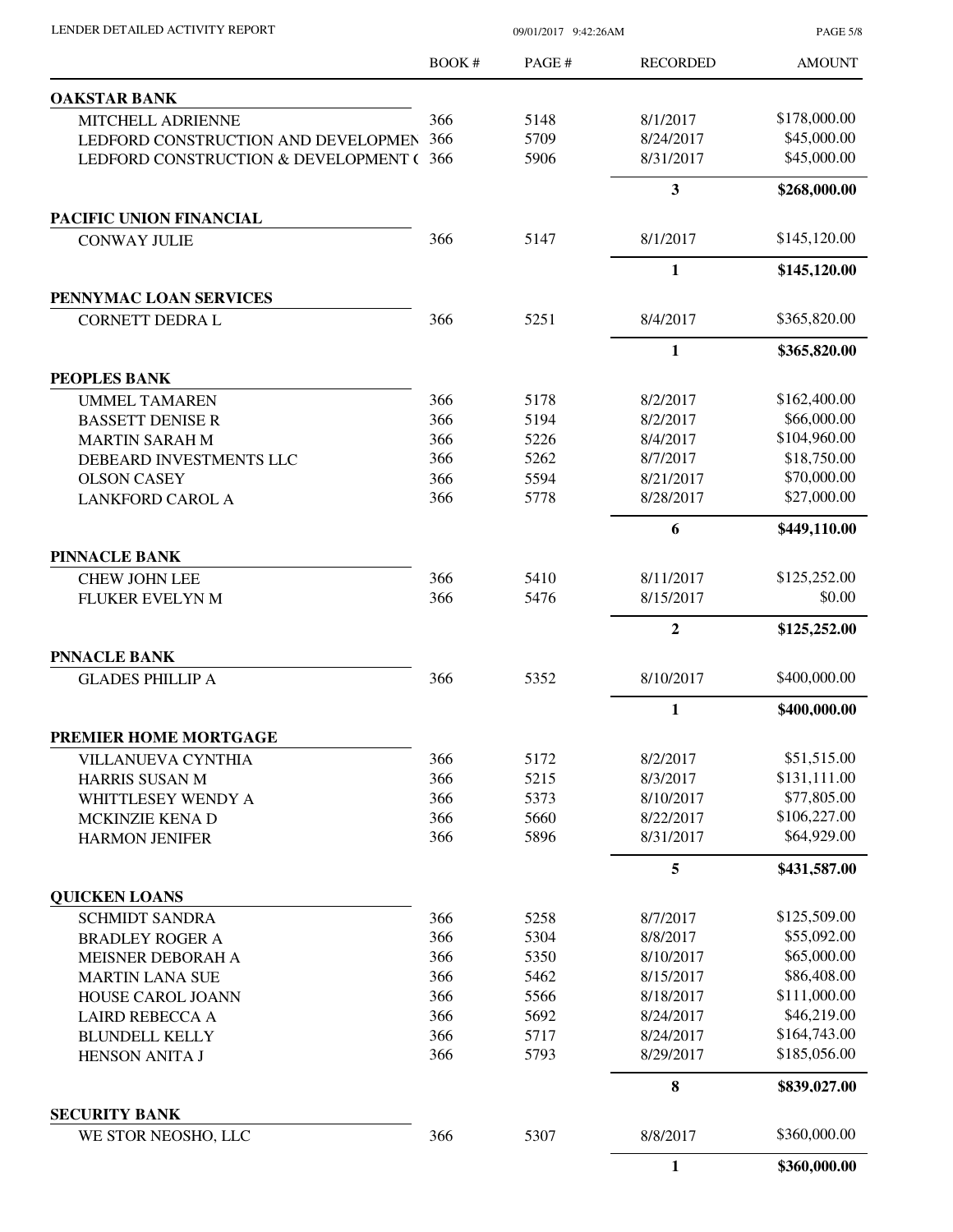PAGE 6/8

|                                | <b>BOOK#</b> | PAGE # | <b>RECORDED</b>         | <b>AMOUNT</b>  |
|--------------------------------|--------------|--------|-------------------------|----------------|
| <b>SIMMONS BANK</b>            |              |        |                         |                |
| <b>TAYLOR JUDITH A</b>         | 366          | 5356   | 8/10/2017               | \$58,200.00    |
| <b>HARTMAN LISA</b>            | 366          | 5560   | 8/18/2017               | \$36,312.50    |
| LUCAS PATRICIA A               | 366          | 5822   | 8/29/2017               | \$146,060.00   |
|                                |              |        | $\overline{\mathbf{3}}$ | \$240,572.50   |
| <b>SIMS BILL</b>               |              |        |                         |                |
| <b>WILLIAMS ROD</b>            | 366          | 5245   | 8/4/2017                | \$150,000.00   |
|                                |              |        | 1                       | \$150,000.00   |
| <b>SIMS MARY ELLEN</b>         |              |        |                         |                |
| <b>WILLIAMS MARY BETH</b>      | 366          | 5245   | 8/4/2017                | \$150,000.00   |
|                                |              |        | 1                       | \$150,000.00   |
| <b>SOUTHWEST MISSOURI BANK</b> |              |        |                         |                |
| YATES JILLIAN B                | 366          | 5170   | 8/2/2017                | \$63,000.00    |
| DAVIDSON DANIELLE R            | 366          | 5184   | 8/2/2017                | \$216,000.00   |
| <b>LINK JOANNE</b>             | 366          | 5275   | 8/7/2017                | \$100,000.00   |
| <b>HOYT DEBRA</b>              | 366          | 5276   | 8/7/2017                | \$40,000.00    |
| YEN AMY                        | 366          | 5278   | 8/7/2017                | \$304,000.00   |
| <b>GATES JOHNNY</b>            | 366          | 5383   | 8/11/2017               | \$38,000.00    |
| <b>STEVERSON MICHELLE</b>      | 366          | 5442   | 8/14/2017               | \$200,000.00   |
| <b>SANTOS RHONDA DOS</b>       | 366          | 5474   | 8/15/2017               | \$15,000.00    |
| <b>LAUGHLIN ELIZABETH</b>      | 366          | 5475   | 8/15/2017               | \$67,000.00    |
| WHEELER RONNIE ERWIN           | 366          | 5495   | 8/16/2017               | \$134,000.00   |
| <b>KEITH TRAVIS L</b>          | 366          | 5497   | 8/16/2017               | \$35,000.00    |
| <b>KESINGER NICOLE C</b>       | 366          | 5509   | 8/16/2017               | \$102,000.00   |
| <b>GOODWIN SUNNY</b>           | 366          | 5533   | 8/17/2017               | \$31,500.00    |
| <b>KAHLER NEOLA FAYE</b>       | 366          | 5542   | 8/17/2017               | \$30,000.00    |
| MCCLELLAN DEBORAH              | 366          | 5555   | 8/18/2017               | \$121,000.00   |
| <b>WARREN HEATHER</b>          | 366          | 5585   | 8/21/2017               | \$90,000.00    |
| MELIN SHERREL L                | 366          | 5693   | 8/24/2017               | \$220,000.00   |
| HOOKER MARCY J                 | 366          | 5694   | 8/24/2017               | \$120,000.00   |
| WILLIAMS LINDA KAY TR          | 366          | 5715   | 8/24/2017               | \$60,000.00    |
| <b>BASS DEBRA</b>              | 366          | 5732   | 8/25/2017               | \$110,000.00   |
| <b>BLANCHARD COURTNEY</b>      | 366          | 5744   | 8/25/2017               | \$24,000.00    |
| AVENDANO SILVIA L              | 366          | 5771   | 8/28/2017               | \$96,000.00    |
| <b>BRADFORD JENNIFER</b>       | 366          | 5772   | 8/28/2017               | \$121,000.00   |
| BRIJAC INVESTMENTS, LLC        | 366          | 5773   | 8/28/2017               | \$60,000.00    |
| <b>JOHNSON LAURA FAYE</b>      | 366          | 5802   | 8/29/2017               | \$56,800.00    |
| <b>RUSSELL SHEILA M</b>        | 366          | 5879   | 8/30/2017               | \$152,000.00   |
| <b>HURN AMANDA</b>             | 366          | 5890   | 8/31/2017               | \$160,000.00   |
| FRIEND CARLANN E               | 366          | 5892   | 8/31/2017               | \$136,000.00   |
|                                |              |        | 28                      | \$2,902,300.00 |
| <b>STONE BANK</b>              |              |        |                         |                |
| <b>QUEARY HEIDI</b>            | 366          | 5635   | 8/22/2017               | \$1,225,000.00 |
| <b>QUEARY HEIDI</b>            | 366          | 5636   | 8/22/2017               | \$80,000.00    |
|                                |              |        | $\mathbf{2}$            | \$1,305,000.00 |
| TAMKO BUILDING PRODUCTS, INC   |              |        |                         |                |
| <b>JONES KEILA EZEL</b>        | 366          | 5742   | 8/25/2017               | \$454,000.00   |
|                                |              |        | $\mathbf{1}$            | \$454,000.00   |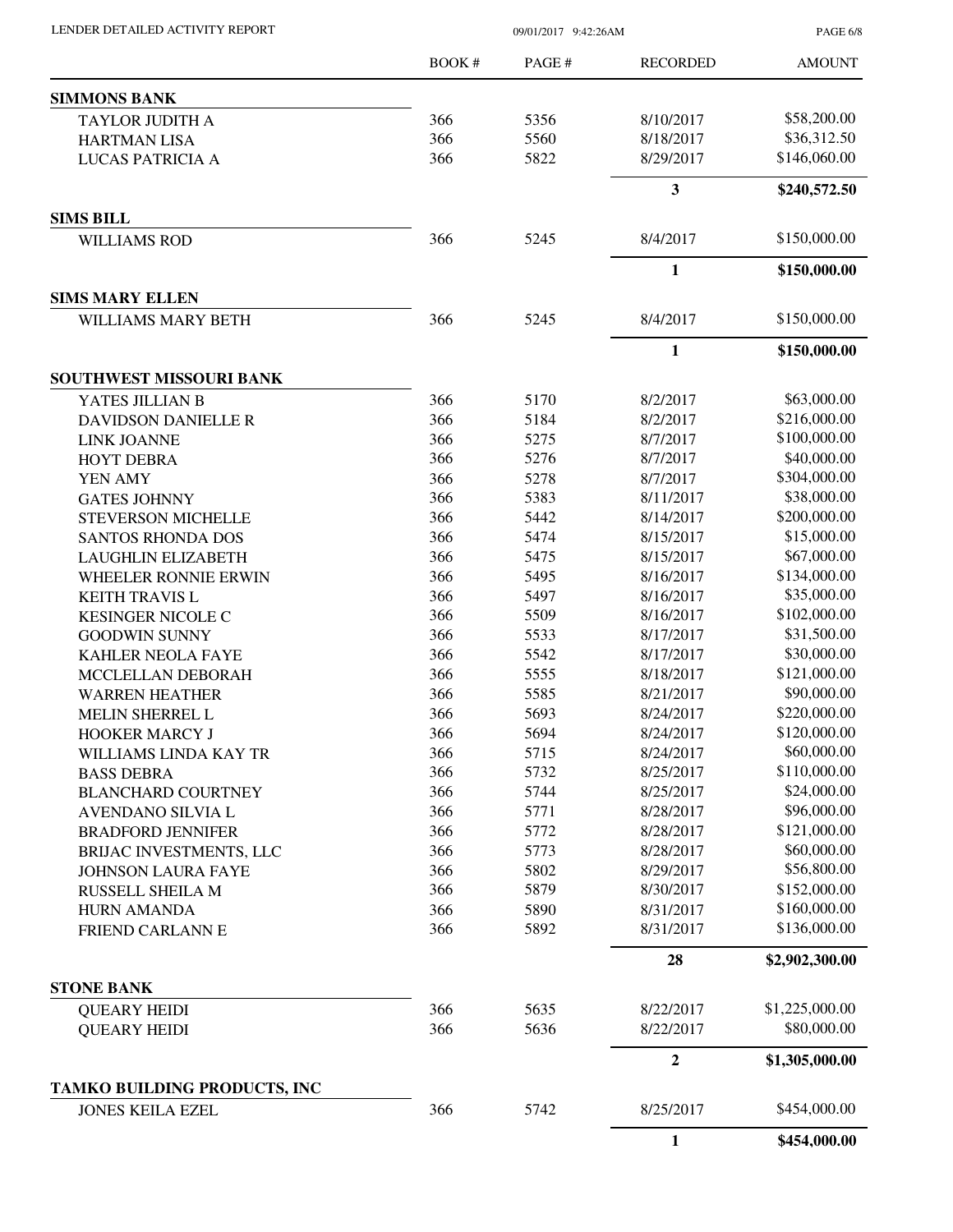| LENDER DETAILED ACTIVITY REPORT |  |
|---------------------------------|--|

09/01/2017 9:42:26AM

PAGE 7/8

|                                                              | BOOK # | PAGE# | <b>RECORDED</b> | <b>AMOUNT</b> |
|--------------------------------------------------------------|--------|-------|-----------------|---------------|
| THE BANK OF WYANDOTTE                                        |        |       |                 |               |
| <b>WEST JULIA A</b>                                          | 366    | 5523  | 8/17/2017       | \$50,419.99   |
|                                                              |        |       | $\mathbf{1}$    | \$50,419.99   |
| THE CORNERSTONE BANK                                         |        |       |                 |               |
| <b>RUIZ ISIDRO</b>                                           | 366    | 5739  | 8/25/2017       | \$75,000.00   |
|                                                              |        |       | $\mathbf{1}$    | \$75,000.00   |
| TRUITY FEDERAL CREDIT UNION                                  |        |       |                 |               |
| <b>HALL BRUCE H</b>                                          | 366    | 5397  | 8/11/2017       | \$51,000.00   |
|                                                              |        |       | $\mathbf{1}$    | \$51,000.00   |
| <b>USBANK</b>                                                |        |       |                 |               |
| <b>CLEVENGER SUZETTE J</b>                                   | 366    | 5232  | 8/4/2017        | \$250,000.00  |
| <b>COMMONS BRANDON</b>                                       | 366    | 5376  | 8/11/2017       | \$180,000.00  |
| YORK JANICE L                                                | 366    | 5703  | 8/24/2017       | \$45,765.00   |
| <b>GINGER RANDALL DALE</b>                                   | 366    | 5725  | 8/25/2017       | \$80,495.00   |
| <b>JONES KRISTY RAY</b>                                      | 366    | 5907  | 8/31/2017       | \$111,264.41  |
|                                                              |        |       | 5               | \$667,524.41  |
| <b>US SMALL BUSINESS ADMINISTRATION</b>                      |        |       |                 |               |
| <b>HENRY LANA</b>                                            | 366    | 5161  | 8/2/2017        | \$70,100.00   |
| <b>DICHARRY JAMES P</b>                                      | 366    | 5218  | 8/4/2017        | \$102,000.00  |
| <b>SPAULDING ARTHUR R</b>                                    | 366    | 5297  | 8/8/2017        | \$80,700.00   |
| <b>CLUBBS CHRISTY SUZANNE</b>                                | 366    | 5620  | 8/22/2017       | \$114,500.00  |
|                                                              |        |       | 4               | \$367,300.00  |
| <b>UMB BANK</b>                                              |        |       |                 |               |
| HEMBREE EDWARD D                                             | 366    | 5789  | 8/29/2017       | \$80,000.00   |
|                                                              |        |       | $\mathbf{1}$    | \$80,000.00   |
| <b>USAA FEDERAL SAVINGS BANK</b>                             |        |       |                 |               |
| PACE JARROD                                                  | 366    | 5358  | 8/10/2017       | \$107,432.00  |
| <b>WIGHT DAVID</b>                                           | 366    | 5751  | 8/25/2017       | \$69,000.00   |
|                                                              |        |       | $\overline{2}$  | \$176,432.00  |
| VANDERBILT MORTGAGE                                          |        |       |                 |               |
| <b>GRANT CODY MICHAEL</b>                                    | 366    | 5135  | 8/1/2017        | \$91,743.00   |
|                                                              |        |       | $\mathbf{1}$    | \$91,743.00   |
| <b>VILLAGE CAPITAL &amp; INVESTMENT</b><br><b>BODY TRUDY</b> | 366    | 5253  | 8/4/2017        | \$63,396.00   |
|                                                              |        |       |                 |               |
|                                                              |        |       | $\mathbf{1}$    | \$63,396.00   |
| <b>WARD BOB G</b>                                            |        |       |                 |               |
| <b>BOCH JOAN ANTONIO</b>                                     | 366    | 5615  | 8/21/2017       | \$40,000.00   |
|                                                              |        |       | $\mathbf{1}$    | \$40,000.00   |
| <b>WARD E DIANNE</b>                                         |        |       |                 |               |
| <b>BOCH ROSALBA BEATRIZ</b>                                  | 366    | 5615  | 8/21/2017       | \$40,000.00   |
|                                                              |        |       | 1               | \$40,000.00   |
| <b>WELLS FARGO BANK</b><br><b>ARNALL ADAM</b>                | 366    | 5898  | 8/31/2017       | \$104,760.00  |
|                                                              |        |       | $\mathbf{1}$    | \$104,760.00  |
|                                                              |        |       |                 |               |